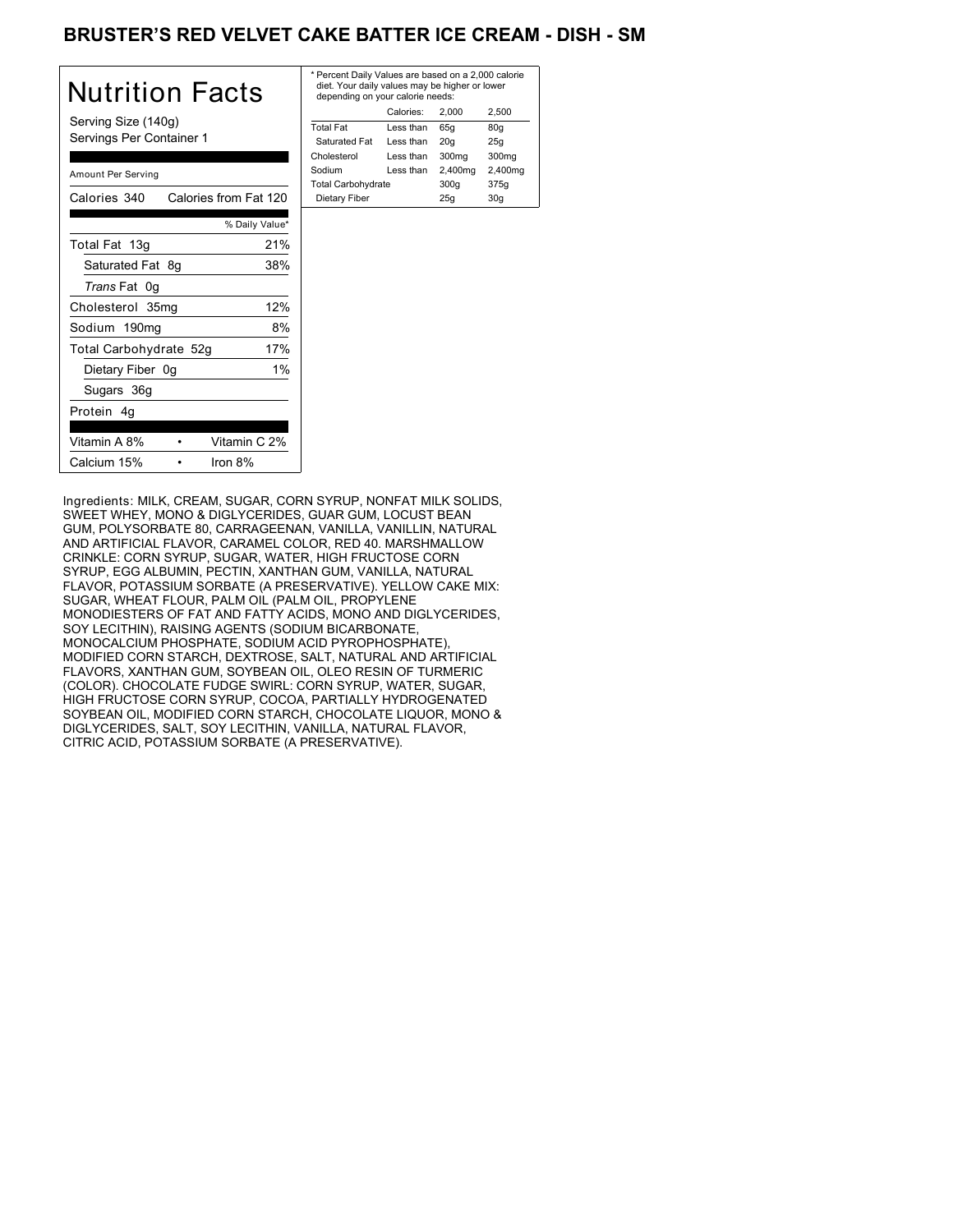# BRUSTER'S RED VELVET CAKE BATTER ICE CREAM - DISH - REG

| Nutrition Facts                                 | * Per<br>diet<br>dep    |
|-------------------------------------------------|-------------------------|
| Serving Size (210g)<br>Servings Per Container 1 | Total<br>Satu           |
| Amount Per Serving                              | Chole<br>Sodiu<br>Total |
| Calories 520 Calories from Fat 180              | Diet                    |
| % Daily Value*                                  |                         |
| 31%<br>Total Fat 20g                            |                         |
| Saturated Fat 11g<br>57%                        |                         |
| Trans Fat 0g                                    |                         |
| 18%<br>Cholesterol 55mg                         |                         |
| 12%<br>Sodium 280mg                             |                         |
| 26%<br>Total Carbohydrate 78g                   |                         |
| 2%<br>Dietary Fiber <1g                         |                         |
| Sugars 55g                                      |                         |
| Protein 5g                                      |                         |
| Vitamin C 4%<br>Vitamin A 10%                   |                         |
| Calcium 20%<br>Iron $10%$                       |                         |

| * Percent Daily Values are based on a 2,000 calorie<br>diet. Your daily values may be higher or lower<br>depending on your calorie needs: |                   |                   |  |  |
|-------------------------------------------------------------------------------------------------------------------------------------------|-------------------|-------------------|--|--|
| Calories:                                                                                                                                 | 2.000             | 2.500             |  |  |
| Less than                                                                                                                                 | 65q               | 80q               |  |  |
| Less than                                                                                                                                 | 20q               | 25q               |  |  |
| Less than                                                                                                                                 | 300 <sub>mg</sub> | 300 <sub>mq</sub> |  |  |
| Less than                                                                                                                                 | 2,400mg           | 2,400mg           |  |  |
| <b>Total Carbohydrate</b>                                                                                                                 |                   | 375g              |  |  |
| Dietary Fiber<br>30q<br>25q                                                                                                               |                   |                   |  |  |
|                                                                                                                                           |                   | 300q              |  |  |

Ingredients: MILK, CREAM, SUGAR, CORN SYRUP, NONFAT MILK SOLIDS, SWEET WHEY, MONO & DIGLYCERIDES, GUAR GUM, LOCUST BEAN GUM, POLYSORBATE 80, CARRAGEENAN, VANILLA, VANILLIN, NATURAL AND ARTIFICIAL FLAVOR, CARAMEL COLOR, RED 40. MARSHMALLOW CRINKLE: CORN SYRUP, SUGAR, WATER, HIGH FRUCTOSE CORN SYRUP, EGG ALBUMIN, PECTIN, XANTHAN GUM, VANILLA, NATURAL FLAVOR, POTASSIUM SORBATE (A PRESERVATIVE). YELLOW CAKE MIX: SUGAR, WHEAT FLOUR, PALM OIL (PALM OIL, PROPYLENE MONODIESTERS OF FAT AND FATTY ACIDS, MONO AND DIGLYCERIDES, SOY LECITHIN), RAISING AGENTS (SODIUM BICARBONATE, MONOCALCIUM PHOSPHATE, SODIUM ACID PYROPHOSPHATE), MODIFIED CORN STARCH, DEXTROSE, SALT, NATURAL AND ARTIFICIAL FLAVORS, XANTHAN GUM, SOYBEAN OIL, OLEO RESIN OF TURMERIC (COLOR). CHOCOLATE FUDGE SWIRL: CORN SYRUP, WATER, SUGAR, HIGH FRUCTOSE CORN SYRUP, COCOA, PARTIALLY HYDROGENATED SOYBEAN OIL, MODIFIED CORN STARCH, CHOCOLATE LIQUOR, MONO & DIGLYCERIDES, SALT, SOY LECITHIN, VANILLA, NATURAL FLAVOR, CITRIC ACID, POTASSIUM SORBATE (A PRESERVATIVE).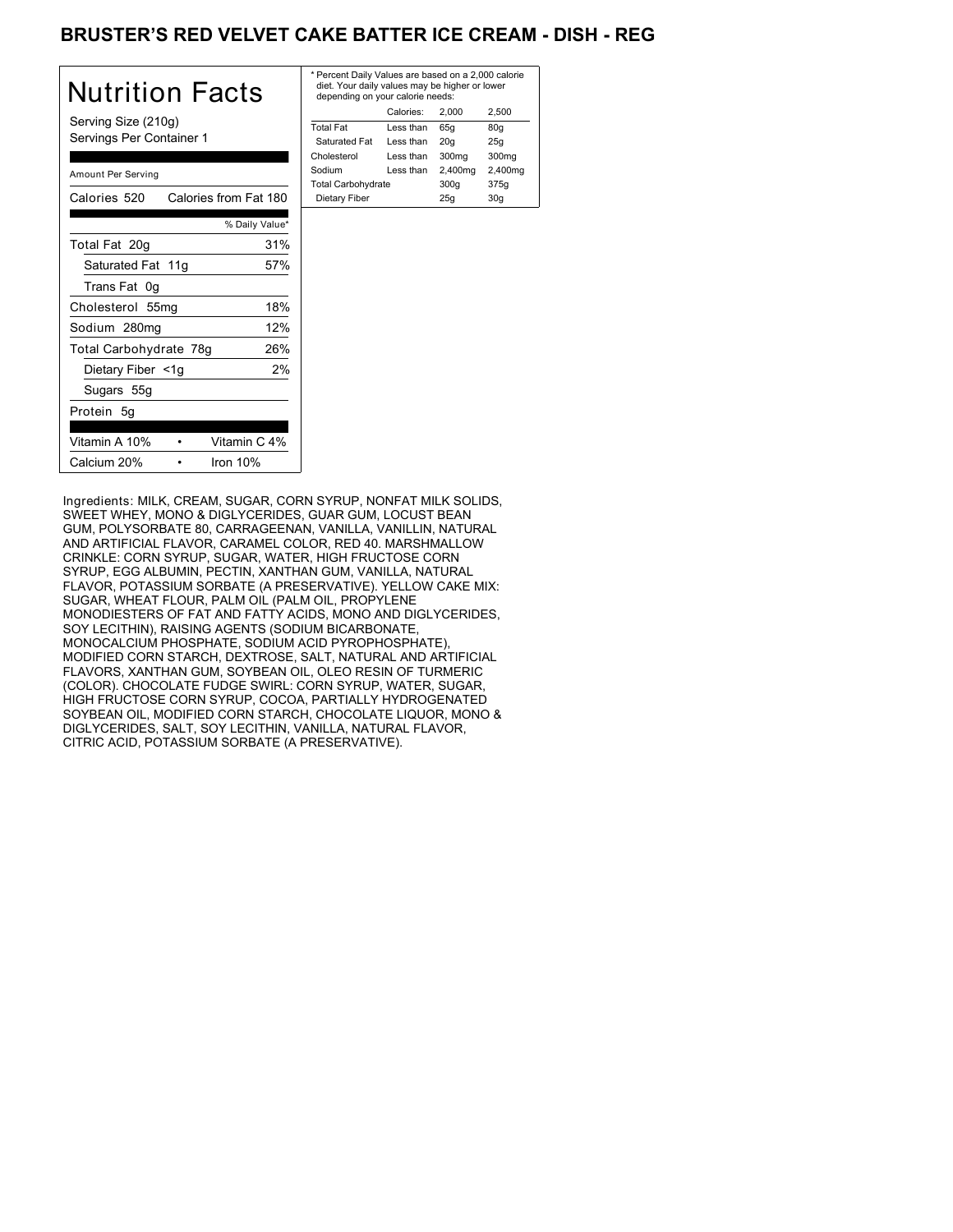# BRUSTER'S RED VELVET CAKE BATTER ICE CREAM - DISH - LG

| Nutrition Facts                                 | * P<br>d<br>d |
|-------------------------------------------------|---------------|
| Serving Size (280g)<br>Servings Per Container 1 | To<br>S<br>Ch |
| Amount Per Serving                              | So<br>Т٥      |
| Calories from Fat 240<br>Calories 690           | D             |
| % Daily Value*                                  |               |
| 41%<br>Total Fat 27g                            |               |
| Saturated Fat 15g<br>77%                        |               |
| Trans Fat 0g                                    |               |
| 23%<br>Cholesterol 70mg                         |               |
| 16%<br>Sodium 380mg                             |               |
| 35%<br>Total Carbohydrate 104g                  |               |
| 3%<br>Dietary Fiber <1g                         |               |
| Sugars 73g                                      |               |
| Protein 7g                                      |               |
| Vitamin A 15%<br>Vitamin C 4%                   |               |
| Calcium 25%<br>Iron 15%                         |               |

| * Percent Daily Values are based on a 2,000 calorie<br>diet. Your daily values may be higher or lower<br>depending on your calorie needs: |           |         |         |
|-------------------------------------------------------------------------------------------------------------------------------------------|-----------|---------|---------|
|                                                                                                                                           | Calories: | 2.000   | 2.500   |
| <b>Total Fat</b>                                                                                                                          | Less than | 65q     | 80q     |
| Saturated Fat                                                                                                                             | Less than | 20q     | 25q     |
| Cholesterol                                                                                                                               | Less than | 300mg   | 300mg   |
| Sodium                                                                                                                                    | Less than | 2,400mg | 2,400mg |
| <b>Total Carbohydrate</b>                                                                                                                 |           | 300q    | 375g    |
| Dietary Fiber                                                                                                                             |           | 25q     | 30q     |
|                                                                                                                                           |           |         |         |

Ingredients: MILK, CREAM, SUGAR, CORN SYRUP, NONFAT MILK SOLIDS, SWEET WHEY, MONO & DIGLYCERIDES, GUAR GUM, LOCUST BEAN GUM, POLYSORBATE 80, CARRAGEENAN, VANILLA, VANILLIN, NATURAL AND ARTIFICIAL FLAVOR, CARAMEL COLOR, RED 40. MARSHMALLOW CRINKLE: CORN SYRUP, SUGAR, WATER, HIGH FRUCTOSE CORN SYRUP, EGG ALBUMIN, PECTIN, XANTHAN GUM, VANILLA, NATURAL FLAVOR, POTASSIUM SORBATE (A PRESERVATIVE). YELLOW CAKE MIX: SUGAR, WHEAT FLOUR, PALM OIL (PALM OIL, PROPYLENE MONODIESTERS OF FAT AND FATTY ACIDS, MONO AND DIGLYCERIDES, SOY LECITHIN), RAISING AGENTS (SODIUM BICARBONATE, MONOCALCIUM PHOSPHATE, SODIUM ACID PYROPHOSPHATE), MODIFIED CORN STARCH, DEXTROSE, SALT, NATURAL AND ARTIFICIAL FLAVORS, XANTHAN GUM, SOYBEAN OIL, OLEO RESIN OF TURMERIC (COLOR). CHOCOLATE FUDGE SWIRL: CORN SYRUP, WATER, SUGAR, HIGH FRUCTOSE CORN SYRUP, COCOA, PARTIALLY HYDROGENATED SOYBEAN OIL, MODIFIED CORN STARCH, CHOCOLATE LIQUOR, MONO & DIGLYCERIDES, SALT, SOY LECITHIN, VANILLA, NATURAL FLAVOR, CITRIC ACID, POTASSIUM SORBATE (A PRESERVATIVE).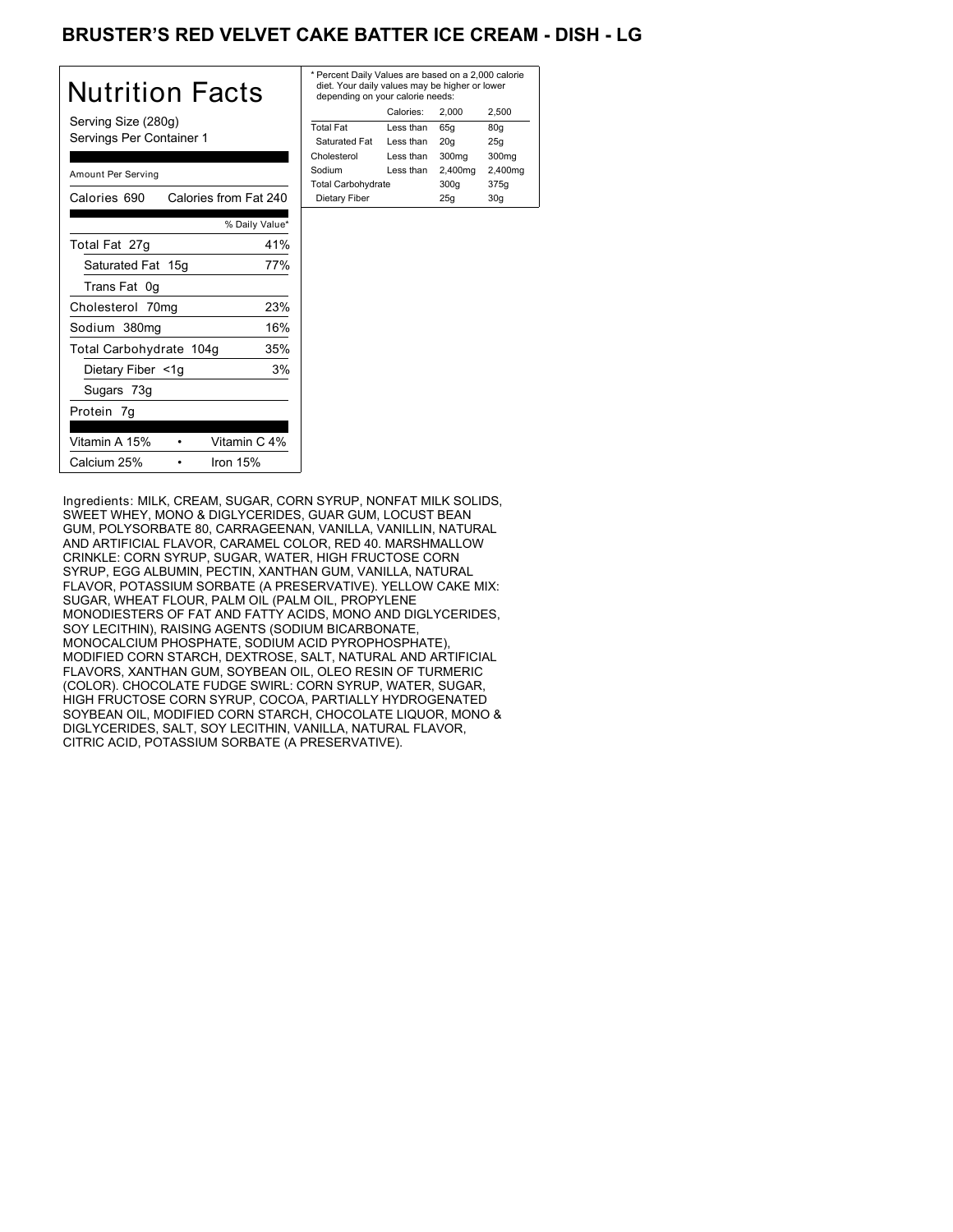# BRUSTER'S RED VELVET CAKE BATTER ICE CREAM - SUGAR CONE - SM

| Nutrition Facts                                 | * Per<br>diet<br>der |
|-------------------------------------------------|----------------------|
| Serving Size (153g)<br>Servings Per Container 1 | Total<br>Sat<br>Chol |
| Amount Per Serving                              | Sodi<br>Total        |
| Calories from Fat 120<br>Calories 400           | Die                  |
| % Daily Value*                                  |                      |
| 21%<br>Total Fat 14g                            |                      |
| Saturated Fat 8g<br>38%                         |                      |
| Trans Fat 0g                                    |                      |
| 12%<br>Cholesterol 35mg                         |                      |
| 9%<br>Sodium 210mg                              |                      |
| 21%<br>Total Carbohydrate 64g                   |                      |
| $1\%$<br>Dietary Fiber 0g                       |                      |
| Sugars 39g                                      |                      |
| Protein 4g                                      |                      |
| Vitamin A 8%<br>Vitamin C 2%                    |                      |
| Calcium 15%<br>Iron $10%$                       |                      |

| * Percent Daily Values are based on a 2,000 calorie<br>diet. Your daily values may be higher or lower<br>depending on your calorie needs: |           |         |         |  |
|-------------------------------------------------------------------------------------------------------------------------------------------|-----------|---------|---------|--|
|                                                                                                                                           | Calories: | 2.000   | 2.500   |  |
| <b>Total Fat</b>                                                                                                                          | Less than | 65q     | 80q     |  |
| Saturated Fat                                                                                                                             | Less than | 20q     | 25q     |  |
| Cholesterol                                                                                                                               | Less than | 300mg   | 300mg   |  |
| Sodium                                                                                                                                    | Less than | 2,400mg | 2,400mg |  |
| <b>Total Carbohydrate</b>                                                                                                                 |           | 300q    | 375g    |  |
| Dietary Fiber<br>25q<br>30q                                                                                                               |           |         |         |  |
|                                                                                                                                           |           |         |         |  |

Ingredients: MILK, CREAM, SUGAR, CORN SYRUP, NONFAT MILK SOLIDS, SWEET WHEY, MONO & DIGLYCERIDES, GUAR GUM, LOCUST BEAN GUM, POLYSORBATE 80, CARRAGEENAN, VANILLA, VANILLIN, NATURAL AND ARTIFICIAL FLAVOR, CARAMEL COLOR, RED 40. MARSHMALLOW CRINKLE: CORN SYRUP, SUGAR, WATER, HIGH FRUCTOSE CORN SYRUP, EGG ALBUMIN, PECTIN, XANTHAN GUM, VANILLA, NATURAL FLAVOR, POTASSIUM SORBATE (A PRESERVATIVE). YELLOW CAKE MIX: SUGAR, WHEAT FLOUR, PALM OIL (PALM OIL, PROPYLENE MONODIESTERS OF FAT AND FATTY ACIDS, MONO AND DIGLYCERIDES, SOY LECITHIN), RAISING AGENTS (SODIUM BICARBONATE, MONOCALCIUM PHOSPHATE, SODIUM ACID PYROPHOSPHATE), MODIFIED CORN STARCH, DEXTROSE, SALT, NATURAL AND ARTIFICIAL FLAVORS, XANTHAN GUM, SOYBEAN OIL, OLEO RESIN OF TURMERIC (COLOR). CHOCOLATE FUDGE SWIRL: CORN SYRUP, WATER, SUGAR, HIGH FRUCTOSE CORN SYRUP, COCOA, PARTIALLY HYDROGENATED SOYBEAN OIL, MODIFIED CORN STARCH, CHOCOLATE LIQUOR, MONO & DIGLYCERIDES, SALT, SOY LECITHIN, VANILLA, NATURAL FLAVOR, CITRIC ACID, POTASSIUM SORBATE (A PRESERVATIVE). SUGAR CONE: ENRICHED WHEAT FLOUR (ENRICHED WITH NIACIN, REDUCED IRON, THIAMIN MONONITRATE, RIBOFLAVIN, FOLIC ACID), TAPIOCA FLOUR, SUGAR, VEGETABLE SHORTENING (SOYBEAN AND/OR CANOLA OIL, MODIFIED PALM OIL, SOY LECITHIN, AND/OR PARTIALLY HYDROGENATED SOYBEAN OIL), OAT FIBER AND/OR VEGETABLE FIBER, SALT, CARAMEL COLOR, ARTIFICIAL FLAVOR, SOY LECITHIN.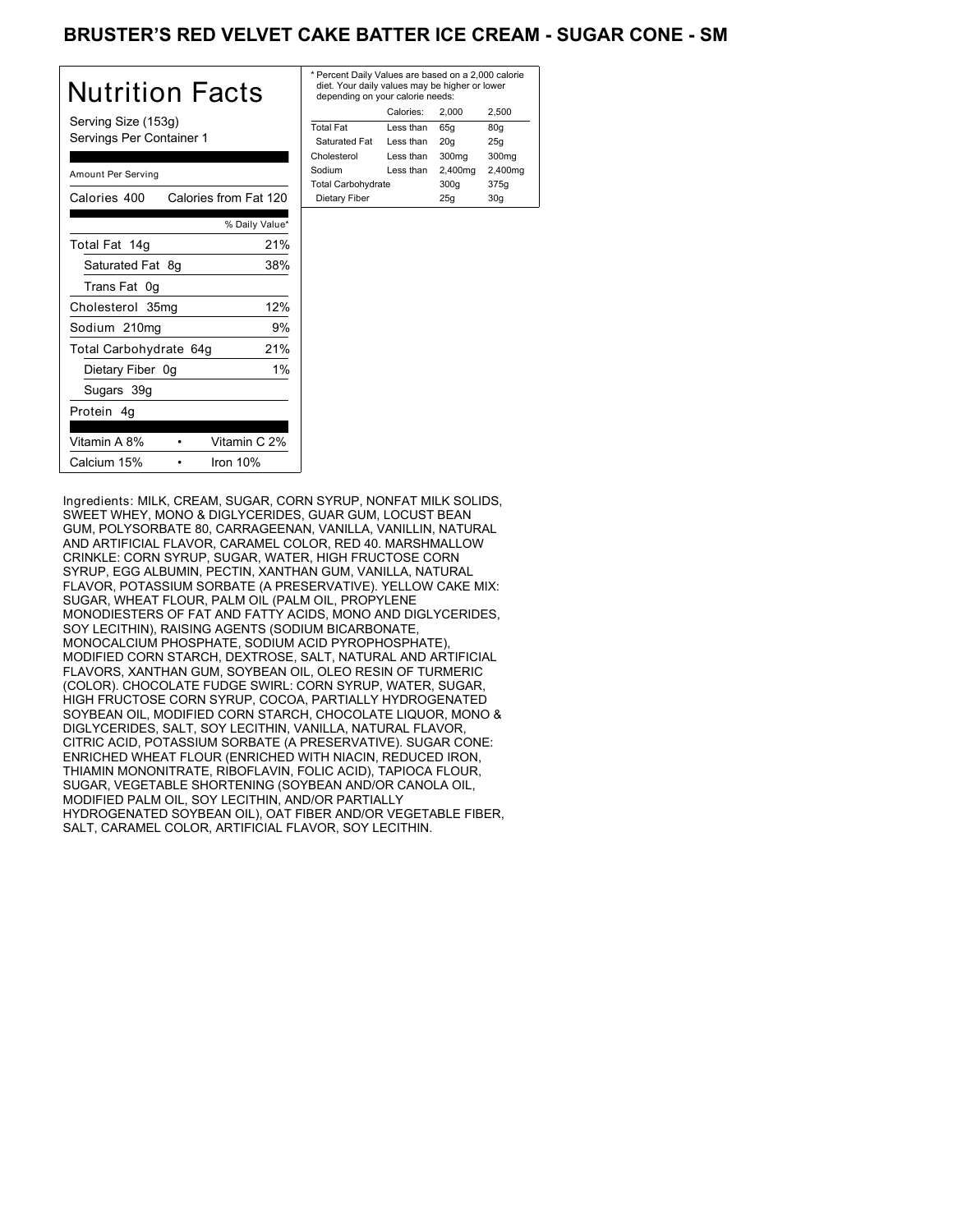# BRUSTER'S RED VELVET CAKE BATTER ICE CREAM - SUGAR CONE - REG

| Nutrition Facts                                 | * Per<br>die<br>der |
|-------------------------------------------------|---------------------|
| Serving Size (223g)<br>Servings Per Container 1 | Tota<br>Sat<br>Chol |
| Amount Per Serving                              | Sodi<br>Tota        |
| Calories 570<br>Calories from Fat 180           | Die                 |
| % Daily Value*                                  |                     |
| 31%<br>Total Fat 20q                            |                     |
| Saturated Fat 11g<br>57%                        |                     |
| Trans Fat 0g                                    |                     |
| 18%<br>Cholesterol 55mg                         |                     |
| 13%<br>Sodium 300mg                             |                     |
| 30%<br>Total Carbohydrate 90g                   |                     |
| Dietary Fiber <1g<br>2%                         |                     |
| Sugars 58g                                      |                     |
| Protein 6g                                      |                     |
| Vitamin C 4%<br>Vitamin A 10%                   |                     |
| Calcium 20%<br>Iron $15%$                       |                     |

| * Percent Daily Values are based on a 2,000 calorie<br>diet. Your daily values may be higher or lower<br>depending on your calorie needs: |           |         |                   |  |
|-------------------------------------------------------------------------------------------------------------------------------------------|-----------|---------|-------------------|--|
|                                                                                                                                           | Calories: | 2.000   | 2.500             |  |
| <b>Total Fat</b>                                                                                                                          | Less than | 65q     | 80q               |  |
| Saturated Fat                                                                                                                             | Less than | 20q     | 25q               |  |
| Cholesterol                                                                                                                               | Less than | 300mg   | 300 <sub>mq</sub> |  |
| Sodium                                                                                                                                    | Less than | 2,400mg | 2,400mg           |  |
| <b>Total Carbohydrate</b>                                                                                                                 |           | 300q    | 375g              |  |
| Dietary Fiber<br>25q<br>30q                                                                                                               |           |         |                   |  |
|                                                                                                                                           |           |         |                   |  |

Ingredients: MILK, CREAM, SUGAR, CORN SYRUP, NONFAT MILK SOLIDS, SWEET WHEY, MONO & DIGLYCERIDES, GUAR GUM, LOCUST BEAN GUM, POLYSORBATE 80, CARRAGEENAN, VANILLA, VANILLIN, NATURAL AND ARTIFICIAL FLAVOR, CARAMEL COLOR, RED 40. MARSHMALLOW CRINKLE: CORN SYRUP, SUGAR, WATER, HIGH FRUCTOSE CORN SYRUP, EGG ALBUMIN, PECTIN, XANTHAN GUM, VANILLA, NATURAL FLAVOR, POTASSIUM SORBATE (A PRESERVATIVE). YELLOW CAKE MIX: SUGAR, WHEAT FLOUR, PALM OIL (PALM OIL, PROPYLENE MONODIESTERS OF FAT AND FATTY ACIDS, MONO AND DIGLYCERIDES, SOY LECITHIN), RAISING AGENTS (SODIUM BICARBONATE, MONOCALCIUM PHOSPHATE, SODIUM ACID PYROPHOSPHATE), MODIFIED CORN STARCH, DEXTROSE, SALT, NATURAL AND ARTIFICIAL FLAVORS, XANTHAN GUM, SOYBEAN OIL, OLEO RESIN OF TURMERIC (COLOR). CHOCOLATE FUDGE SWIRL: CORN SYRUP, WATER, SUGAR, HIGH FRUCTOSE CORN SYRUP, COCOA, PARTIALLY HYDROGENATED SOYBEAN OIL, MODIFIED CORN STARCH, CHOCOLATE LIQUOR, MONO & DIGLYCERIDES, SALT, SOY LECITHIN, VANILLA, NATURAL FLAVOR, CITRIC ACID, POTASSIUM SORBATE (A PRESERVATIVE). SUGAR CONE: ENRICHED WHEAT FLOUR (ENRICHED WITH NIACIN, REDUCED IRON, THIAMIN MONONITRATE, RIBOFLAVIN, FOLIC ACID), TAPIOCA FLOUR, SUGAR, VEGETABLE SHORTENING (SOYBEAN AND/OR CANOLA OIL, MODIFIED PALM OIL, SOY LECITHIN, AND/OR PARTIALLY HYDROGENATED SOYBEAN OIL), OAT FIBER AND/OR VEGETABLE FIBER, SALT, CARAMEL COLOR, ARTIFICIAL FLAVOR, SOY LECITHIN.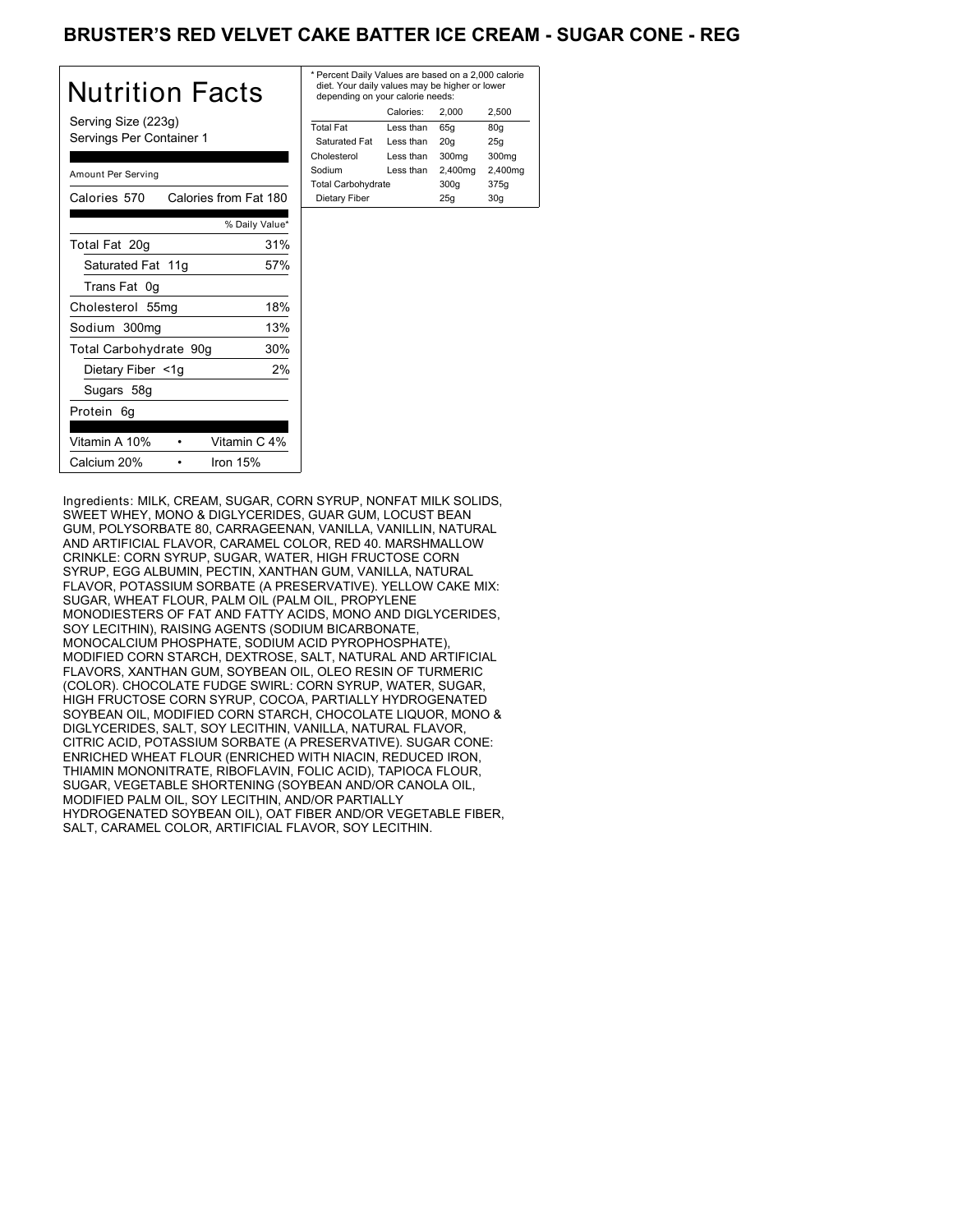# **BRUSTER'S RED VELVET CAKE BATTER ICE CREAM - SUGAR CONE - LG**

| Nutrition Facts                                 | * P<br>di<br>d <sub>6</sub> |
|-------------------------------------------------|-----------------------------|
| Serving Size (293g)<br>Servings Per Container 1 | Tot<br>Sa<br>Ch             |
| Amount Per Serving                              | Sor<br>Tot                  |
| Calories from Fat 240<br>Calories 740           | Di                          |
| % Daily Value*                                  |                             |
| 42%<br>Total Fat 27g                            |                             |
| Saturated Fat 15g<br>77%                        |                             |
| Trans Fat 0g                                    |                             |
| 23%<br>Cholesterol 70mg                         |                             |
| 16%<br>Sodium 400mg                             |                             |
| 39%<br>Total Carbohydrate 116g                  |                             |
| Dietary Fiber <1g<br>3%                         |                             |
| Sugars 76g                                      |                             |
| Protein 8g                                      |                             |
| Vitamin A 15%<br>Vitamin C 4%                   |                             |
| Calcium 30%<br>Iron 20%                         |                             |

| * Percent Daily Values are based on a 2,000 calorie<br>diet. Your daily values may be higher or lower<br>depending on your calorie needs: |           |         |         |  |
|-------------------------------------------------------------------------------------------------------------------------------------------|-----------|---------|---------|--|
|                                                                                                                                           | Calories: | 2.000   | 2.500   |  |
| <b>Total Fat</b>                                                                                                                          | Less than | 65q     | 80q     |  |
| Saturated Fat                                                                                                                             | Less than | 20q     | 25q     |  |
| Cholesterol                                                                                                                               | Less than | 300mg   | 300mg   |  |
| Sodium                                                                                                                                    | Less than | 2,400mg | 2,400mg |  |
| <b>Total Carbohydrate</b>                                                                                                                 |           | 300q    | 375g    |  |
| Dietary Fiber<br>25q<br>30q                                                                                                               |           |         |         |  |
|                                                                                                                                           |           |         |         |  |

Ingredients: MILK, CREAM, SUGAR, CORN SYRUP, NONFAT MILK SOLIDS, SWEET WHEY, MONO & DIGLYCERIDES, GUAR GUM, LOCUST BEAN GUM, POLYSORBATE 80, CARRAGEENAN, VANILLA, VANILLIN, NATURAL AND ARTIFICIAL FLAVOR, CARAMEL COLOR, RED 40. MARSHMALLOW CRINKLE: CORN SYRUP, SUGAR, WATER, HIGH FRUCTOSE CORN SYRUP, EGG ALBUMIN, PECTIN, XANTHAN GUM, VANILLA, NATURAL FLAVOR, POTASSIUM SORBATE (A PRESERVATIVE). YELLOW CAKE MIX: SUGAR, WHEAT FLOUR, PALM OIL (PALM OIL, PROPYLENE MONODIESTERS OF FAT AND FATTY ACIDS, MONO AND DIGLYCERIDES, SOY LECITHIN), RAISING AGENTS (SODIUM BICARBONATE, MONOCALCIUM PHOSPHATE, SODIUM ACID PYROPHOSPHATE), MODIFIED CORN STARCH, DEXTROSE, SALT, NATURAL AND ARTIFICIAL FLAVORS, XANTHAN GUM, SOYBEAN OIL, OLEO RESIN OF TURMERIC (COLOR). CHOCOLATE FUDGE SWIRL: CORN SYRUP, WATER, SUGAR, HIGH FRUCTOSE CORN SYRUP, COCOA, PARTIALLY HYDROGENATED SOYBEAN OIL, MODIFIED CORN STARCH, CHOCOLATE LIQUOR, MONO & DIGLYCERIDES, SALT, SOY LECITHIN, VANILLA, NATURAL FLAVOR, CITRIC ACID, POTASSIUM SORBATE (A PRESERVATIVE). SUGAR CONE: ENRICHED WHEAT FLOUR (ENRICHED WITH NIACIN, REDUCED IRON, THIAMIN MONONITRATE, RIBOFLAVIN, FOLIC ACID), TAPIOCA FLOUR, SUGAR, VEGETABLE SHORTENING (SOYBEAN AND/OR CANOLA OIL, MODIFIED PALM OIL, SOY LECITHIN, AND/OR PARTIALLY HYDROGENATED SOYBEAN OIL), OAT FIBER AND/OR VEGETABLE FIBER, SALT, CARAMEL COLOR, ARTIFICIAL FLAVOR, SOY LECITHIN.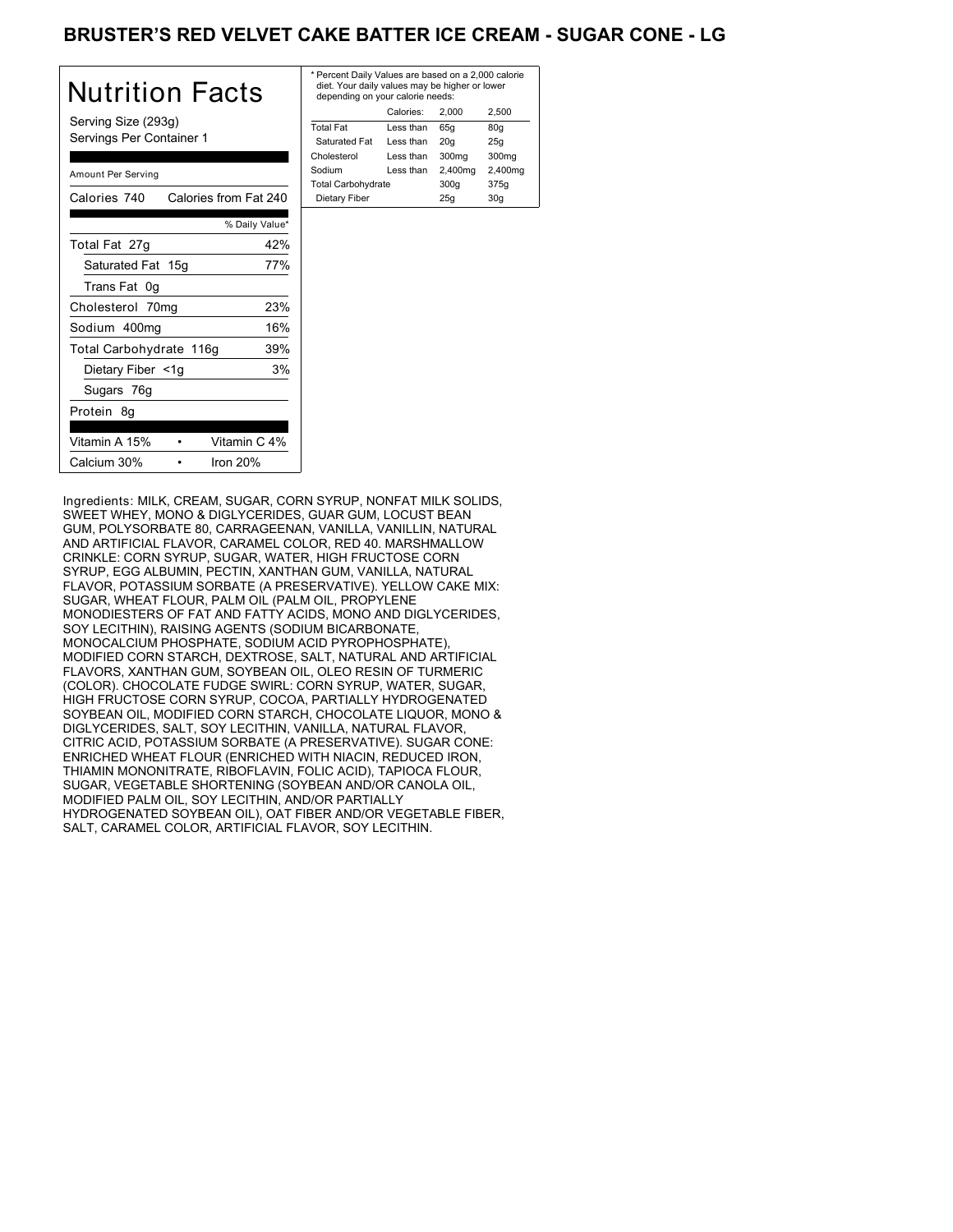# BRUSTER'S RED VELVET CAKE BATTER ICE CREAM - CAKE CONE - SM

| Nutrition Facts                                 | * Per<br>die<br>der |
|-------------------------------------------------|---------------------|
| Serving Size (146g)<br>Servings Per Container 1 | Tota<br>Sat<br>Chol |
| Amount Per Serving                              | Sodi<br>Tota        |
| Calories from Fat 120<br>Calories 370           | Die                 |
| % Daily Value*                                  |                     |
| 21%<br>Total Fat 14g                            |                     |
| Saturated Fat 8g<br>38%                         |                     |
| Trans Fat 0g                                    |                     |
| 12%<br>Cholesterol 35mg                         |                     |
| Sodium 200mg<br>8%                              |                     |
| 19%<br>Total Carbohydrate 57g                   |                     |
| 1%<br>Dietary Fiber 0g                          |                     |
| Sugars 37g                                      |                     |
| Protein 4q                                      |                     |
| Vitamin A 8%<br>Vitamin C 2%                    |                     |
| Calcium 15%<br>Iron $10%$                       |                     |

| * Percent Daily Values are based on a 2,000 calorie<br>diet. Your daily values may be higher or lower<br>depending on your calorie needs: |           |         |         |
|-------------------------------------------------------------------------------------------------------------------------------------------|-----------|---------|---------|
|                                                                                                                                           | Calories: | 2.000   | 2,500   |
| <b>Total Fat</b>                                                                                                                          | Less than | 65q     | 80q     |
| Saturated Fat                                                                                                                             | Less than | 20q     | 25q     |
| Cholesterol                                                                                                                               | Less than | 300mg   | 300mg   |
| Sodium                                                                                                                                    | Less than | 2,400mg | 2,400mg |
| <b>Total Carbohydrate</b>                                                                                                                 |           | 300q    | 375g    |
| Dietary Fiber                                                                                                                             |           | 25q     | 30q     |
|                                                                                                                                           |           |         |         |

Ingredients: MILK, CREAM, SUGAR, CORN SYRUP, NONFAT MILK SOLIDS, SWEET WHEY, MONO & DIGLYCERIDES, GUAR GUM, LOCUST BEAN GUM, POLYSORBATE 80, CARRAGEENAN, VANILLA, VANILLIN, NATURAL AND ARTIFICIAL FLAVOR, CARAMEL COLOR, RED 40. MARSHMALLOW CRINKLE: CORN SYRUP, SUGAR, WATER, HIGH FRUCTOSE CORN SYRUP, EGG ALBUMIN, PECTIN, XANTHAN GUM, VANILLA, NATURAL FLAVOR, POTASSIUM SORBATE (A PRESERVATIVE). YELLOW CAKE MIX: SUGAR, WHEAT FLOUR, PALM OIL (PALM OIL, PROPYLENE MONODIESTERS OF FAT AND FATTY ACIDS, MONO AND DIGLYCERIDES, SOY LECITHIN), RAISING AGENTS (SODIUM BICARBONATE, MONOCALCIUM PHOSPHATE, SODIUM ACID PYROPHOSPHATE), MODIFIED CORN STARCH, DEXTROSE, SALT, NATURAL AND ARTIFICIAL FLAVORS, XANTHAN GUM, SOYBEAN OIL, OLEO RESIN OF TURMERIC (COLOR). CHOCOLATE FUDGE SWIRL: CORN SYRUP, WATER, SUGAR, HIGH FRUCTOSE CORN SYRUP, COCOA, PARTIALLY HYDROGENATED SOYBEAN OIL, MODIFIED CORN STARCH, CHOCOLATE LIQUOR, MONO & DIGLYCERIDES, SALT, SOY LECITHIN, VANILLA, NATURAL FLAVOR, CITRIC ACID, POTASSIUM SORBATE (A PRESERVATIVE). CAKE CONE: ENRICHED WHEAT FLOUR (ENRICHED WITH NIACIN, REDUCED IRON, THIAMIN MONONITRATE, RIBOFLAVIN, FOLIC ACID), TAPIOCA FLOUR, SUGAR, VEGETABLE OIL SHORTENING (SOYBEAN AND/OR CANOLA OIL, MODIFIED PALM OIL, SOY LECITHIN, AND/OR PARTIALLY HYDROGENATED SOYBEAN OIL), LEAVENING (SODIUM BICARBONATE, AMMONIUM BICARBONATE), SALT, NATURAL FLAVOR, ANNATTO (VEGETABLE COLOR).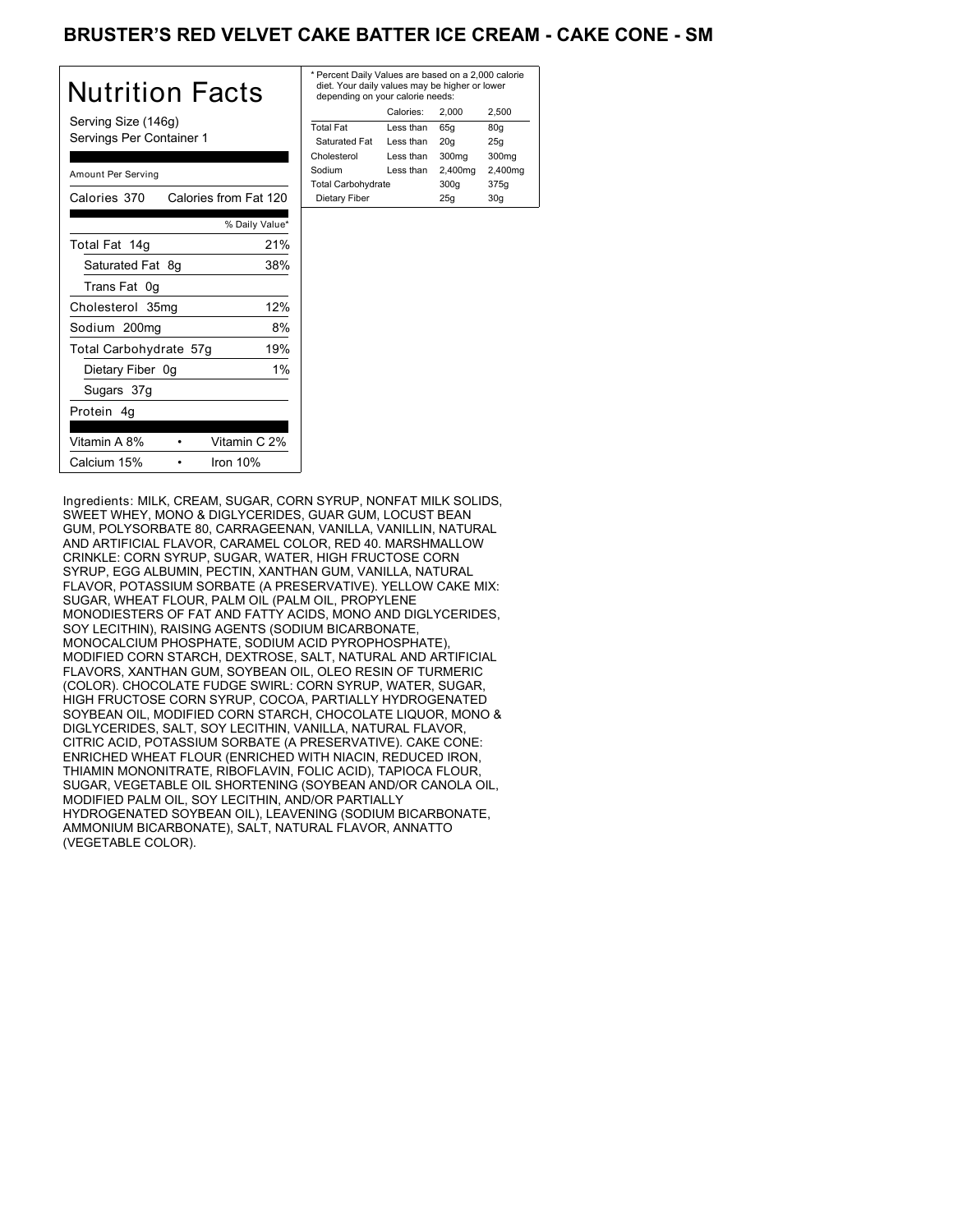# BRUSTER'S RED VELVET CAKE BATTER ICE CREAM - CAKE CONE - REG

| Nutrition Facts                                 | * Per<br>die<br>der |
|-------------------------------------------------|---------------------|
| Serving Size (216g)<br>Servings Per Container 1 | Tota<br>Sat<br>Chol |
| Amount Per Serving                              | Sodi<br>Tota        |
| Calories from Fat 180<br>Calories 540           | Die                 |
| % Daily Value*                                  |                     |
| 31%<br>Total Fat 20g                            |                     |
| Saturated Fat 11g<br>57%                        |                     |
| Trans Fat 0g                                    |                     |
| 18%<br>Cholesterol 55mg                         |                     |
| 12%<br>Sodium 290mg                             |                     |
| 28%<br>Total Carbohydrate 83g                   |                     |
| 2%<br>Dietary Fiber <1g                         |                     |
| Sugars 55g                                      |                     |
| Protein 6g                                      |                     |
| Vitamin C 4%<br>Vitamin A 10%                   |                     |
| Calcium 20%<br>Iron 15%                         |                     |

| * Percent Daily Values are based on a 2,000 calorie<br>diet. Your daily values may be higher or lower<br>depending on your calorie needs: |           |         |         |
|-------------------------------------------------------------------------------------------------------------------------------------------|-----------|---------|---------|
|                                                                                                                                           | Calories: | 2.000   | 2.500   |
| <b>Total Fat</b>                                                                                                                          | Less than | 65q     | 80q     |
| Saturated Fat                                                                                                                             | Less than | 20q     | 25q     |
| Cholesterol                                                                                                                               | Less than | 300mg   | 300mg   |
| Sodium                                                                                                                                    | Less than | 2,400mg | 2,400mg |
| <b>Total Carbohydrate</b>                                                                                                                 |           | 300q    | 375g    |
| Dietary Fiber                                                                                                                             |           | 25q     | 30q     |
|                                                                                                                                           |           |         |         |

Ingredients: MILK, CREAM, SUGAR, CORN SYRUP, NONFAT MILK SOLIDS, SWEET WHEY, MONO & DIGLYCERIDES, GUAR GUM, LOCUST BEAN GUM, POLYSORBATE 80, CARRAGEENAN, VANILLA, VANILLIN, NATURAL AND ARTIFICIAL FLAVOR, CARAMEL COLOR, RED 40. MARSHMALLOW CRINKLE: CORN SYRUP, SUGAR, WATER, HIGH FRUCTOSE CORN SYRUP, EGG ALBUMIN, PECTIN, XANTHAN GUM, VANILLA, NATURAL FLAVOR, POTASSIUM SORBATE (A PRESERVATIVE). YELLOW CAKE MIX: SUGAR, WHEAT FLOUR, PALM OIL (PALM OIL, PROPYLENE MONODIESTERS OF FAT AND FATTY ACIDS, MONO AND DIGLYCERIDES, SOY LECITHIN), RAISING AGENTS (SODIUM BICARBONATE, MONOCALCIUM PHOSPHATE, SODIUM ACID PYROPHOSPHATE), MODIFIED CORN STARCH, DEXTROSE, SALT, NATURAL AND ARTIFICIAL FLAVORS, XANTHAN GUM, SOYBEAN OIL, OLEO RESIN OF TURMERIC (COLOR). CHOCOLATE FUDGE SWIRL: CORN SYRUP, WATER, SUGAR, HIGH FRUCTOSE CORN SYRUP, COCOA, PARTIALLY HYDROGENATED SOYBEAN OIL, MODIFIED CORN STARCH, CHOCOLATE LIQUOR, MONO & DIGLYCERIDES, SALT, SOY LECITHIN, VANILLA, NATURAL FLAVOR, CITRIC ACID, POTASSIUM SORBATE (A PRESERVATIVE). CAKE CONE: ENRICHED WHEAT FLOUR (ENRICHED WITH NIACIN, REDUCED IRON, THIAMIN MONONITRATE, RIBOFLAVIN, FOLIC ACID), TAPIOCA FLOUR, SUGAR, VEGETABLE OIL SHORTENING (SOYBEAN AND/OR CANOLA OIL, MODIFIED PALM OIL, SOY LECITHIN, AND/OR PARTIALLY HYDROGENATED SOYBEAN OIL), LEAVENING (SODIUM BICARBONATE, AMMONIUM BICARBONATE), SALT, NATURAL FLAVOR, ANNATTO (VEGETABLE COLOR).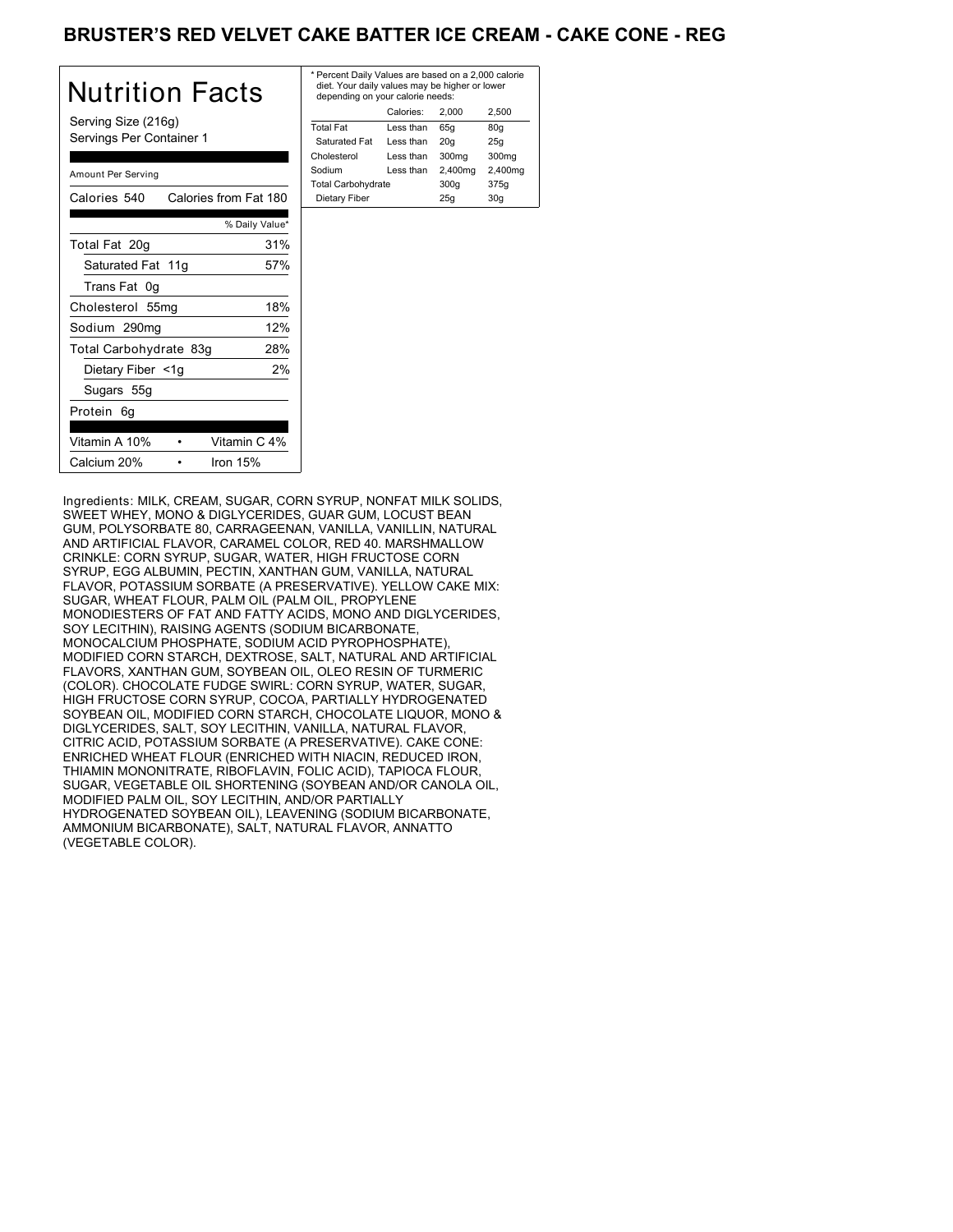# BRUSTER'S RED VELVET CAKE BATTER ICE CREAM - CAKE CONE - LG

| Nutrition Facts                                 | * P<br>di<br>d٥ |
|-------------------------------------------------|-----------------|
| Serving Size (286g)<br>Servings Per Container 1 | Tot<br>S.<br>Ch |
| Amount Per Serving                              | So<br>Tot       |
| Calories from Fat 240<br>Calories 710           | D               |
| % Daily Value*                                  |                 |
| 42%<br>Total Fat 27g                            |                 |
| Saturated Fat 15g<br>77%                        |                 |
| Trans Fat 0g                                    |                 |
| 23%<br>Cholesterol 70mg                         |                 |
| 16%<br>Sodium 390mg                             |                 |
| Total Carbohydrate 109g<br>36%                  |                 |
| 3%<br>Dietary Fiber <1g                         |                 |
| Sugars 73g                                      |                 |
| Protein 8g                                      |                 |
| Vitamin A 15%<br>Vitamin C 4%                   |                 |
| Calcium 25%<br>Iron $20%$                       |                 |

| * Percent Daily Values are based on a 2,000 calorie<br>diet. Your daily values may be higher or lower<br>depending on your calorie needs: |           |         |         |
|-------------------------------------------------------------------------------------------------------------------------------------------|-----------|---------|---------|
|                                                                                                                                           | Calories: | 2.000   | 2.500   |
| <b>Total Fat</b>                                                                                                                          | Less than | 65q     | 80q     |
| Saturated Fat                                                                                                                             | Less than | 20q     | 25q     |
| Cholesterol                                                                                                                               | Less than | 300mg   | 300mg   |
| Sodium                                                                                                                                    | Less than | 2,400mg | 2,400mg |
| <b>Total Carbohydrate</b>                                                                                                                 |           | 300q    | 375g    |
| Dietary Fiber                                                                                                                             |           | 25q     | 30q     |
|                                                                                                                                           |           |         |         |

Ingredients: MILK, CREAM, SUGAR, CORN SYRUP, NONFAT MILK SOLIDS, SWEET WHEY, MONO & DIGLYCERIDES, GUAR GUM, LOCUST BEAN GUM, POLYSORBATE 80, CARRAGEENAN, VANILLA, VANILLIN, NATURAL AND ARTIFICIAL FLAVOR, CARAMEL COLOR, RED 40. MARSHMALLOW CRINKLE: CORN SYRUP, SUGAR, WATER, HIGH FRUCTOSE CORN SYRUP, EGG ALBUMIN, PECTIN, XANTHAN GUM, VANILLA, NATURAL FLAVOR, POTASSIUM SORBATE (A PRESERVATIVE). YELLOW CAKE MIX: SUGAR, WHEAT FLOUR, PALM OIL (PALM OIL, PROPYLENE MONODIESTERS OF FAT AND FATTY ACIDS, MONO AND DIGLYCERIDES, SOY LECITHIN), RAISING AGENTS (SODIUM BICARBONATE, MONOCALCIUM PHOSPHATE, SODIUM ACID PYROPHOSPHATE), MODIFIED CORN STARCH, DEXTROSE, SALT, NATURAL AND ARTIFICIAL FLAVORS, XANTHAN GUM, SOYBEAN OIL, OLEO RESIN OF TURMERIC (COLOR). CHOCOLATE FUDGE SWIRL: CORN SYRUP, WATER, SUGAR, HIGH FRUCTOSE CORN SYRUP, COCOA, PARTIALLY HYDROGENATED SOYBEAN OIL, MODIFIED CORN STARCH, CHOCOLATE LIQUOR, MONO & DIGLYCERIDES, SALT, SOY LECITHIN, VANILLA, NATURAL FLAVOR, CITRIC ACID, POTASSIUM SORBATE (A PRESERVATIVE). CAKE CONE: ENRICHED WHEAT FLOUR (ENRICHED WITH NIACIN, REDUCED IRON, THIAMIN MONONITRATE, RIBOFLAVIN, FOLIC ACID), TAPIOCA FLOUR, SUGAR, VEGETABLE OIL SHORTENING (SOYBEAN AND/OR CANOLA OIL, MODIFIED PALM OIL, SOY LECITHIN, AND/OR PARTIALLY HYDROGENATED SOYBEAN OIL), LEAVENING (SODIUM BICARBONATE, AMMONIUM BICARBONATE), SALT, NATURAL FLAVOR, ANNATTO (VEGETABLE COLOR).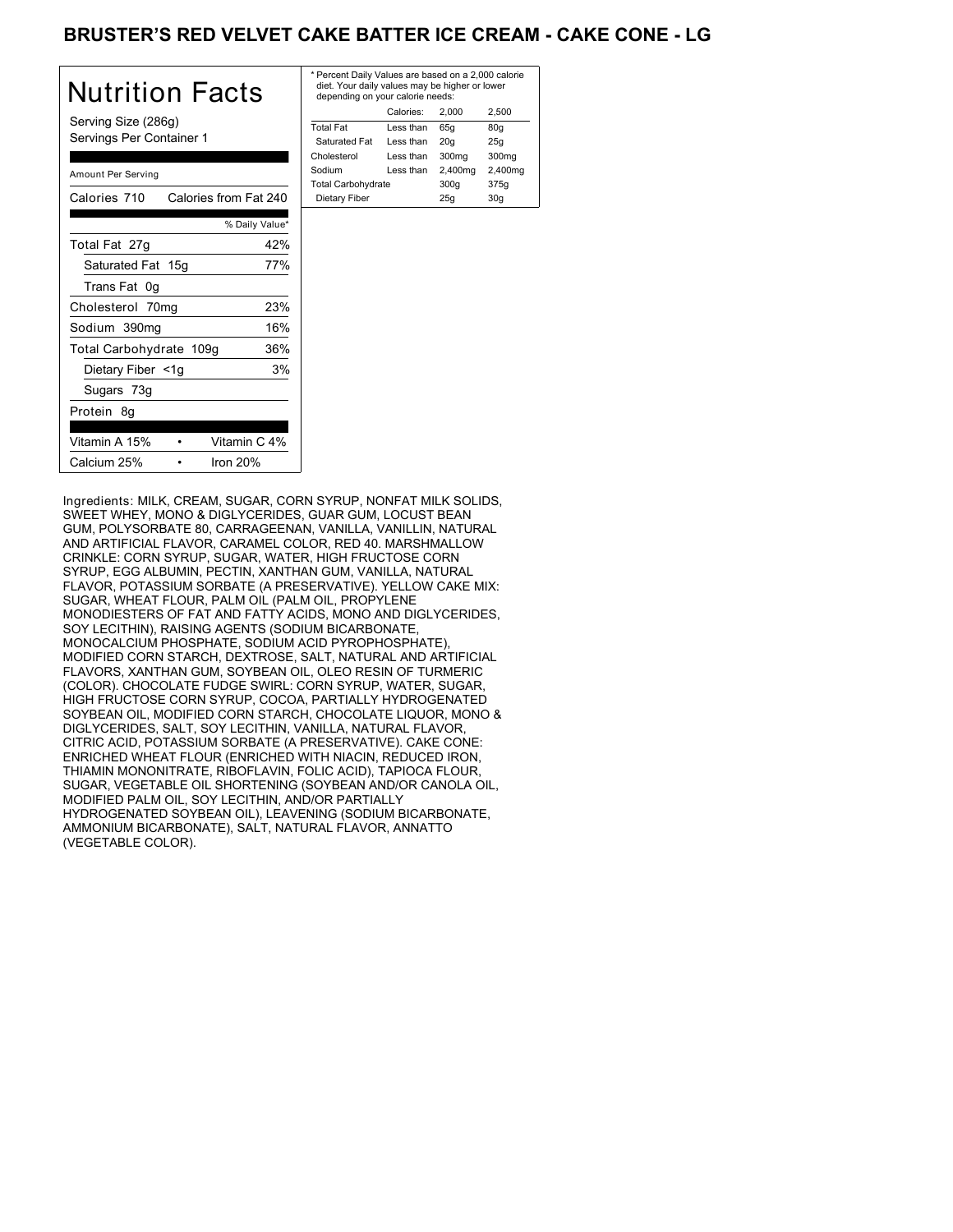## BRUSTER'S RED VELVET CAKE BATTER ICE CREAM - WAFFLE CONE - SM

| Nutrition Facts                                 | * Per<br>diet<br>dep   |
|-------------------------------------------------|------------------------|
| Serving Size (170g)<br>Servings Per Container 1 | Total<br>Satu<br>Chole |
| Amount Per Serving                              | Sodiu<br>Total         |
| Calories from Fat 150<br>Calories 470           | Diet                   |
| % Daily Value*                                  |                        |
| 26%<br>Total Fat 17g                            |                        |
| Saturated Fat 8q<br>42%                         |                        |
| Trans Fat 0g                                    |                        |
| 14%<br>Cholesterol 45mg                         |                        |
| Sodium 190mg<br>8%                              |                        |
| 25%<br>Total Carbohydrate 75g                   |                        |
| 1%<br>Dietary Fiber 0g                          |                        |
| Sugars 47g                                      |                        |
| Protein 5q                                      |                        |
| Vitamin A 8%<br>Vitamin C 2%                    |                        |
| Calcium 15%<br>Iron $10%$                       |                        |

| * Percent Daily Values are based on a 2,000 calorie<br>diet. Your daily values may be higher or lower<br>depending on your calorie needs: |           |         |         |
|-------------------------------------------------------------------------------------------------------------------------------------------|-----------|---------|---------|
|                                                                                                                                           | Calories: | 2.000   | 2.500   |
| <b>Total Fat</b>                                                                                                                          | Less than | 65q     | 80q     |
| Saturated Fat                                                                                                                             | Less than | 20q     | 25q     |
| Cholesterol                                                                                                                               | Less than | 300mg   | 300mg   |
| Sodium                                                                                                                                    | Less than | 2,400mg | 2,400mg |
| <b>Total Carbohydrate</b>                                                                                                                 |           | 300q    | 375g    |
| Dietary Fiber<br>30q<br>25q                                                                                                               |           |         |         |
|                                                                                                                                           |           |         |         |

Ingredients: MILK, CREAM, SUGAR, CORN SYRUP, NONFAT MILK SOLIDS, SWEET WHEY, MONO & DIGLYCERIDES, GUAR GUM, LOCUST BEAN GUM, POLYSORBATE 80, CARRAGEENAN, VANILLA, VANILLIN, NATURAL AND ARTIFICIAL FLAVOR, CARAMEL COLOR, RED 40. MARSHMALLOW CRINKLE: CORN SYRUP, SUGAR, WATER, HIGH FRUCTOSE CORN SYRUP, EGG ALBUMIN, PECTIN, XANTHAN GUM, VANILLA, NATURAL FLAVOR, POTASSIUM SORBATE (A PRESERVATIVE). YELLOW CAKE MIX: SUGAR, WHEAT FLOUR, PALM OIL (PALM OIL, PROPYLENE MONODIESTERS OF FAT AND FATTY ACIDS, MONO AND DIGLYCERIDES, SOY LECITHIN), RAISING AGENTS (SODIUM BICARBONATE, MONOCALCIUM PHOSPHATE, SODIUM ACID PYROPHOSPHATE), MODIFIED CORN STARCH, DEXTROSE, SALT, NATURAL AND ARTIFICIAL FLAVORS, XANTHAN GUM, SOYBEAN OIL, OLEO RESIN OF TURMERIC (COLOR). CHOCOLATE FUDGE SWIRL: CORN SYRUP, WATER, SUGAR, HIGH FRUCTOSE CORN SYRUP, COCOA, PARTIALLY HYDROGENATED SOYBEAN OIL, MODIFIED CORN STARCH, CHOCOLATE LIQUOR, MONO & DIGLYCERIDES, SALT, SOY LECITHIN, VANILLA, NATURAL FLAVOR, CITRIC ACID, POTASSIUM SORBATE (A PRESERVATIVE). WAFFLE CONE: ENRICHED BLEACHED WHEAT FLOUR (ENRICHED WITH NIACIN, REDUCED IRON, THIAMIN MONONITRATE, RIBOFLAVIN, FOLIC ACID), SUGAR, VEGETABLE SHORTENING (PARTIALLY HYDROGENATED SOYBEAN AND COTTONSEED OILS), WHOLE EGG, ARTIFICIAL FLAVOR (INCLUDING MALTODEXTRIN, MODIFIED CORNSTARCH, BUTTER, BUTTERMILK), DEXTROSE, SOY LECITHIN, ARTIFICIAL VANILLA FLAVOR.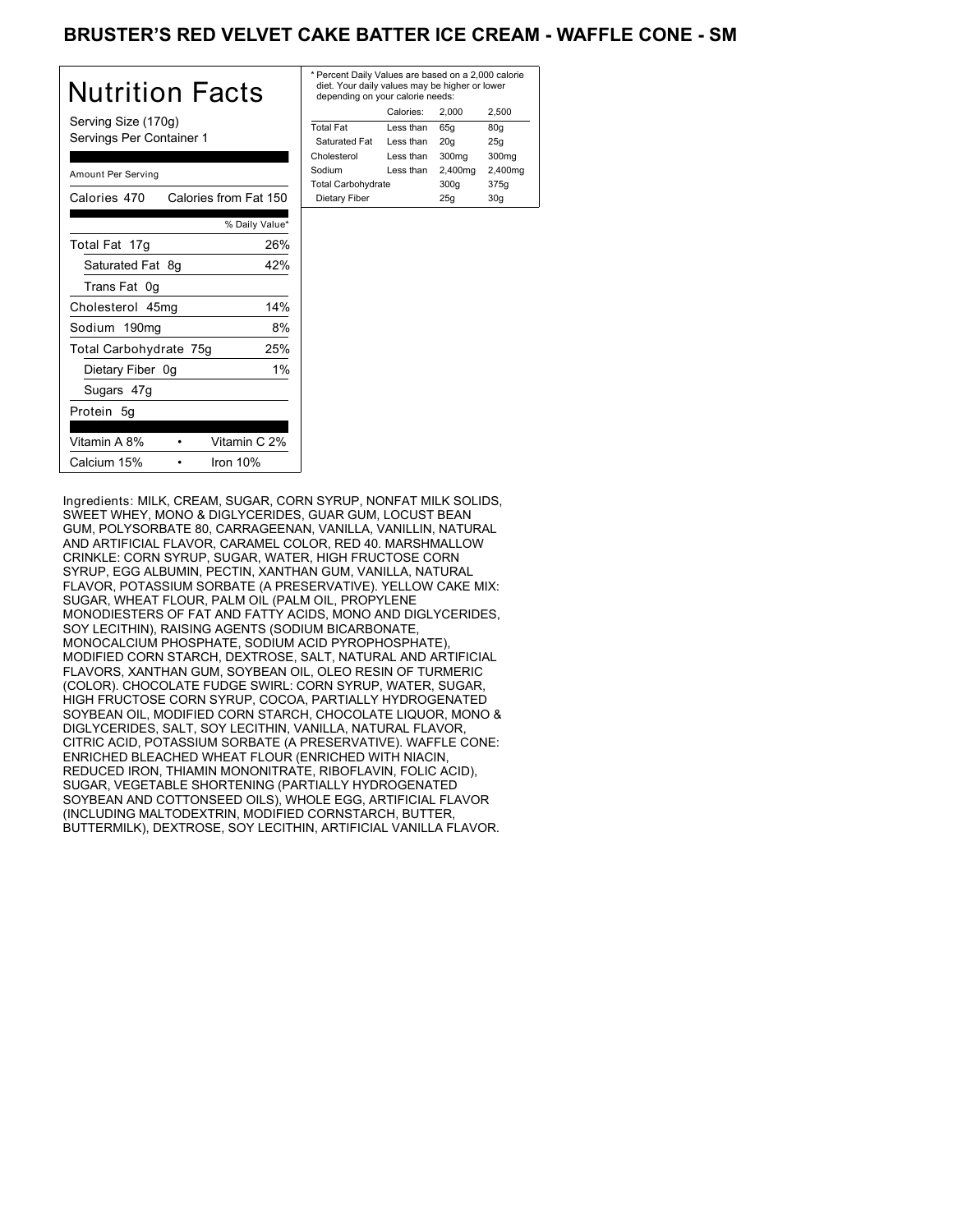# BRUSTER'S RED VELVET CAKE BATTER ICE CREAM - WAFFLE CONE - REG

| <b>Nutrition Facts</b>                          | $*$ Pe<br>di<br>de |
|-------------------------------------------------|--------------------|
| Serving Size (240g)<br>Servings Per Container 1 | Tot<br>Sε<br>Cho   |
| Amount Per Serving                              | Soc<br>Tot         |
| Calories 640<br>Calories from Fat 210           | Di                 |
| % Daily Value*                                  |                    |
| 36%<br>Total Fat 23g                            |                    |
| 61%<br>Saturated Fat 12g                        |                    |
| Trans Fat 0g                                    |                    |
| 20%<br>Cholesterol 60mg                         |                    |
| 12%<br>Sodium 280mg                             |                    |
| 34%<br>Total Carbohydrate 101g                  |                    |
| Dietary Fiber <1g<br>2%                         |                    |
| Sugars 65g                                      |                    |
| Protein 7g                                      |                    |
| Vitamin C 4%<br>Vitamin A 10%                   |                    |
| Calcium 20%<br>Iron $15%$                       |                    |

| * Percent Daily Values are based on a 2,000 calorie<br>diet. Your daily values may be higher or lower<br>depending on your calorie needs: |           |         |         |
|-------------------------------------------------------------------------------------------------------------------------------------------|-----------|---------|---------|
|                                                                                                                                           | Calories: | 2.000   | 2.500   |
| <b>Total Fat</b>                                                                                                                          | Less than | 65q     | 80q     |
| Saturated Fat                                                                                                                             | Less than | 20q     | 25q     |
| Cholesterol                                                                                                                               | Less than | 300mg   | 300mg   |
| Sodium                                                                                                                                    | Less than | 2,400mg | 2,400mg |
| <b>Total Carbohydrate</b>                                                                                                                 |           | 300q    | 375g    |
| Dietary Fiber                                                                                                                             |           | 25q     | 30q     |

Ingredients: MILK, CREAM, SUGAR, CORN SYRUP, NONFAT MILK SOLIDS, SWEET WHEY, MONO & DIGLYCERIDES, GUAR GUM, LOCUST BEAN GUM, POLYSORBATE 80, CARRAGEENAN, VANILLA, VANILLIN, NATURAL AND ARTIFICIAL FLAVOR, CARAMEL COLOR, RED 40. MARSHMALLOW CRINKLE: CORN SYRUP, SUGAR, WATER, HIGH FRUCTOSE CORN SYRUP, EGG ALBUMIN, PECTIN, XANTHAN GUM, VANILLA, NATURAL FLAVOR, POTASSIUM SORBATE (A PRESERVATIVE). YELLOW CAKE MIX: SUGAR, WHEAT FLOUR, PALM OIL (PALM OIL, PROPYLENE MONODIESTERS OF FAT AND FATTY ACIDS, MONO AND DIGLYCERIDES, SOY LECITHIN), RAISING AGENTS (SODIUM BICARBONATE, MONOCALCIUM PHOSPHATE, SODIUM ACID PYROPHOSPHATE), MODIFIED CORN STARCH, DEXTROSE, SALT, NATURAL AND ARTIFICIAL FLAVORS, XANTHAN GUM, SOYBEAN OIL, OLEO RESIN OF TURMERIC (COLOR). CHOCOLATE FUDGE SWIRL: CORN SYRUP, WATER, SUGAR, HIGH FRUCTOSE CORN SYRUP, COCOA, PARTIALLY HYDROGENATED SOYBEAN OIL, MODIFIED CORN STARCH, CHOCOLATE LIQUOR, MONO & DIGLYCERIDES, SALT, SOY LECITHIN, VANILLA, NATURAL FLAVOR, CITRIC ACID, POTASSIUM SORBATE (A PRESERVATIVE). WAFFLE CONE: ENRICHED BLEACHED WHEAT FLOUR (ENRICHED WITH NIACIN, REDUCED IRON, THIAMIN MONONITRATE, RIBOFLAVIN, FOLIC ACID), SUGAR, VEGETABLE SHORTENING (PARTIALLY HYDROGENATED SOYBEAN AND COTTONSEED OILS), WHOLE EGG, ARTIFICIAL FLAVOR (INCLUDING MALTODEXTRIN, MODIFIED CORNSTARCH, BUTTER, BUTTERMILK), DEXTROSE, SOY LECITHIN, ARTIFICIAL VANILLA FLAVOR.